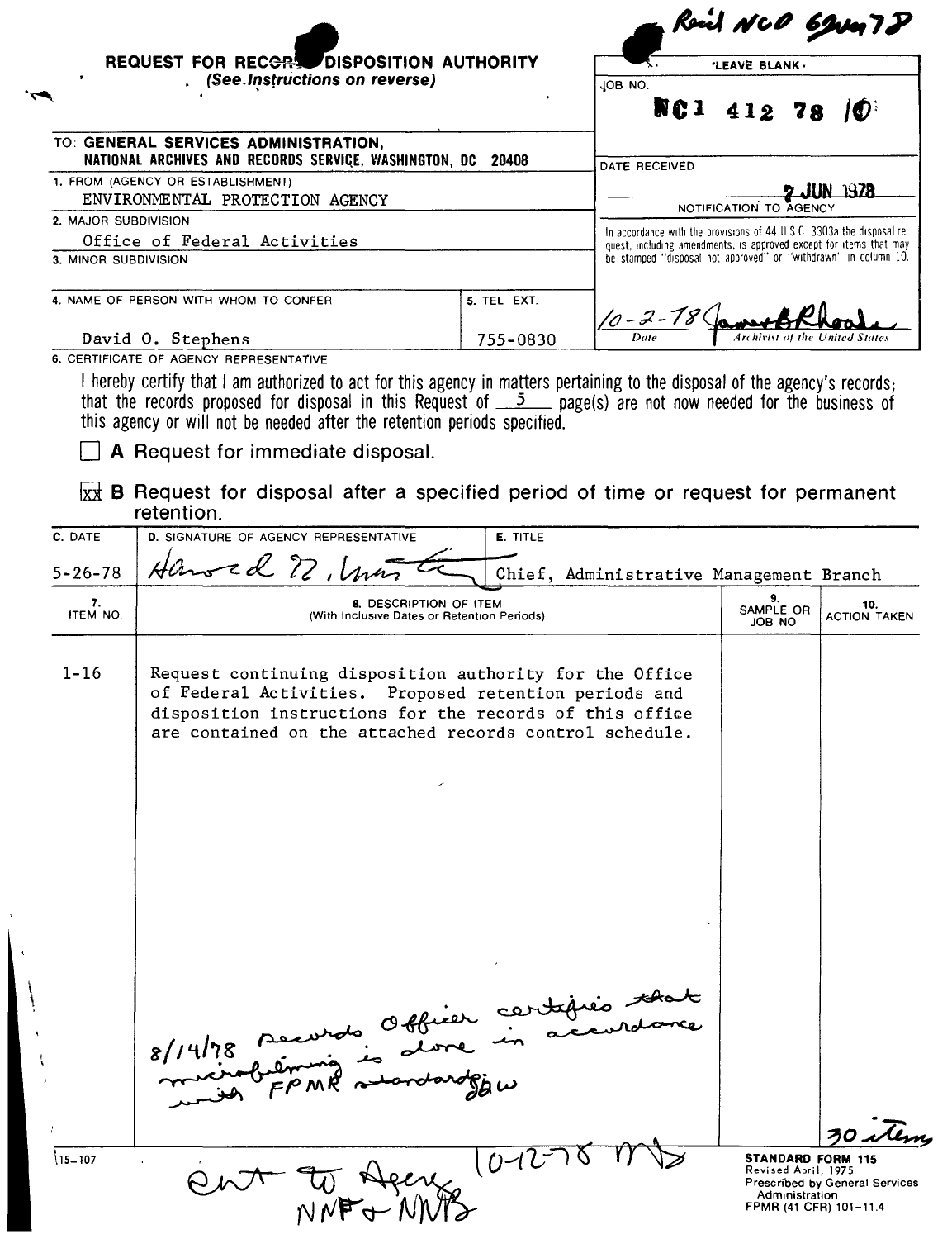|                | U.S. ENVIRONMENTAL PROTECTION AGENCY-RECORDS CONTROL SCHEDULES                                                                                                                                                                                                                                                                                                                                                                                                                                                                                                          |                                                                                                                                                                                                                                                                                                               | SCHED.NO |
|----------------|-------------------------------------------------------------------------------------------------------------------------------------------------------------------------------------------------------------------------------------------------------------------------------------------------------------------------------------------------------------------------------------------------------------------------------------------------------------------------------------------------------------------------------------------------------------------------|---------------------------------------------------------------------------------------------------------------------------------------------------------------------------------------------------------------------------------------------------------------------------------------------------------------|----------|
|                | TITLE OF SCHEDULE                                                                                                                                                                                                                                                                                                                                                                                                                                                                                                                                                       | COVERAGE OF SCHEDULE                                                                                                                                                                                                                                                                                          |          |
|                | FEDERAL ACTIVITIES RECORDS                                                                                                                                                                                                                                                                                                                                                                                                                                                                                                                                              | APPLICABLE HEADQUARTERS OFFICE                                                                                                                                                                                                                                                                                |          |
| <b>ITEM</b>    | NAME AND DESCRIPTION OF RECORD/FILE                                                                                                                                                                                                                                                                                                                                                                                                                                                                                                                                     | RETENTION PERIOD AND DISPOSITION                                                                                                                                                                                                                                                                              |          |
| $\mathbf{1}$ . | Executive Order 11738 File. Includes records related to EPA implementa-<br>tion of the Order, which establishes a listing program for withholding<br>Federal contracts, grants, or loans from air and water pollution facili-<br>ties.                                                                                                                                                                                                                                                                                                                                  |                                                                                                                                                                                                                                                                                                               |          |
|                | Policy Development Files. Includes general instructions and policy<br>a.<br>guidance records. Records consist of air compliance regulations, copies<br>of the Executive Order, listing proceeding and hearing procedures, and<br>general guidance for implementation of the regulations.                                                                                                                                                                                                                                                                                | Retention: Permanente Desposable not auth<br>Disposition: Broak file at end of each year. Keep in office<br>5 years, then transfer to the Federal Records Center (FRG)<br>in the FRC for 10 years, then offer to the National Archives.                                                                       |          |
|                | Listing or De-listing Cases. Includes individual case actions and<br>b.<br>proceedings to list or de-list air and water pollution facilities on<br>the Contractor - Grantee Loan Program.                                                                                                                                                                                                                                                                                                                                                                               | Retention: Retain 10 years.<br>Disposition: Break file upon termination of case, Keep in office<br>for 5 years, then transfer to the FRC. Keep in the FRC for 5 years,<br>then destroy.                                                                                                                       |          |
|                | 2. Section 309 EIS Review Files. Includes records related to EPA evaluations<br>and reviews of environmental regulations promulgated by other Federal<br>agencies, as required by Section 309 of the Clean Air Act.<br>a. Policy Development File. Includes general instructions and<br>procedures for conducting the reviews, formal regulation review<br>guidelines, and policy guidance documents.                                                                                                                                                                   | haramon par completed in us<br>Retention: Permanany<br>Disposition: Break file at end of each year. Keep in office for<br>5 years, then transfer to the FRC. Keep in the FRC for 10 years,<br>then offer to the National Archives.                                                                            |          |
|                | 309 Review Case Files. Includes records used in evaluating<br>individual environmental regulations promulgated by other agencies.<br>Records consist of copies of the regulations, evaluation documents,<br>liaison with the Council on Environmental Quality, negative declarations.<br>c. Section 309 Reporting Data. Includes computer-generated data<br>summarizing reviews of regulations under Section 309 of the Clean Air Act.<br>Records consist of Federal Register--Council on Environmental Quality<br>reports, special reports, and other related records. | Retention: Retain 10 years.<br>Disposition: Break file upon completion of review and comments.<br>Keep in office for 3 years, then transfer to the FRC. Keep in<br>the FRC for 7 years, then destroy.<br>Retention:<br>(1) Paper Records. Retain 2 years.<br>(2) Microfiche. Retain 15 years.<br>Disposition: |          |
|                |                                                                                                                                                                                                                                                                                                                                                                                                                                                                                                                                                                         | (1) Paper Records. Break file at end of reporting cycle. Keep<br>in office for 2 years, then destroy.<br>(2) Microfiche. Keep in office for 15 years, then destroy.                                                                                                                                           |          |

 $\mathbf{r}$  $\overline{a}$ 

 $\ddot{\phantom{a}}$ 

 $\bar{\mathbf{r}}$ 

 $\boldsymbol{\epsilon}^{\bullet}$ 

j.

 $\overline{a}$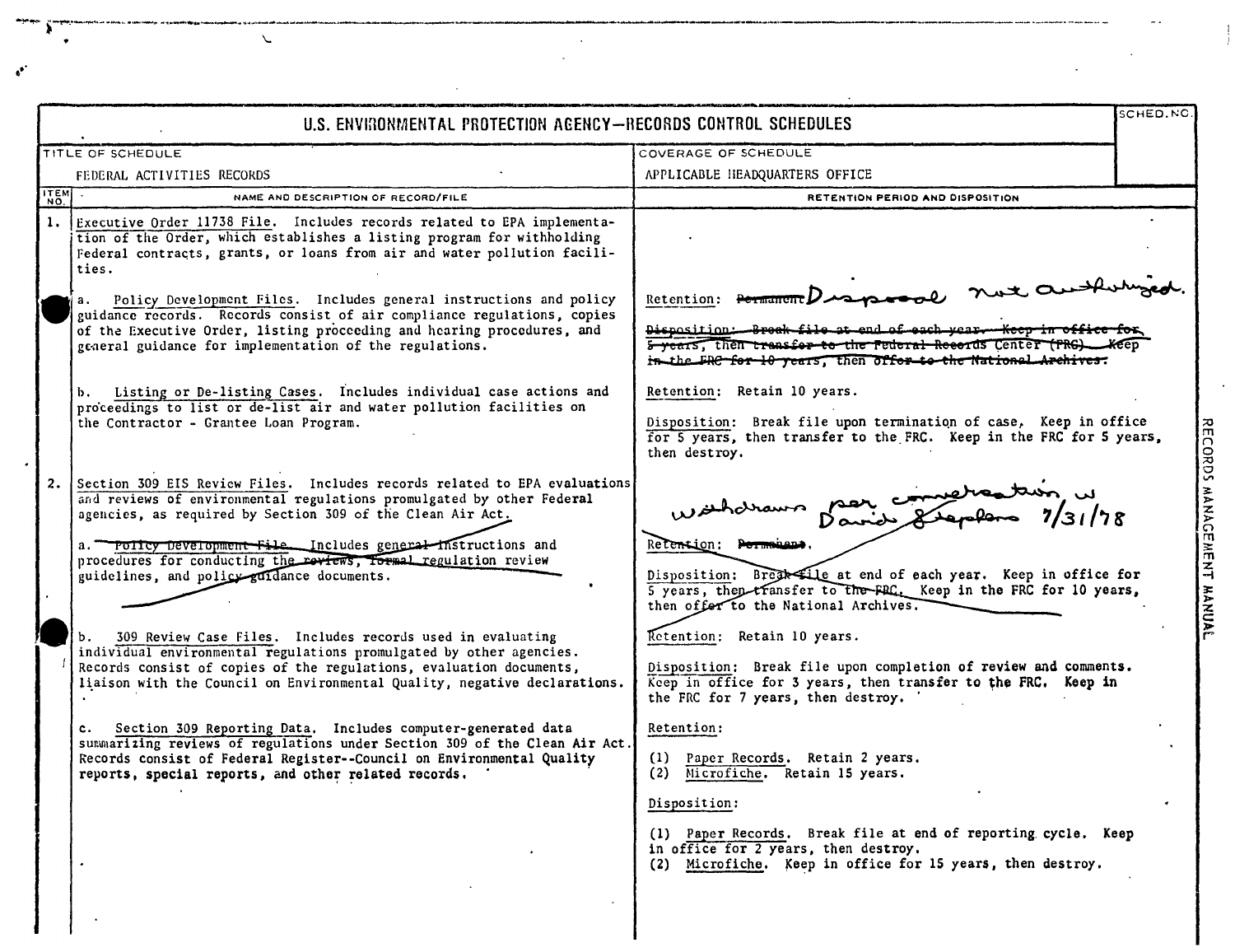|             | U.S. ENVIRONMENTAL PROTECTION AGENCY-RECORDS CONTROL SCHEDULES                                                                                                                                                                                                                                                                                                                                                                                                                                                                                                    |                                                                                                                                                                                                                                    | SCHED.NO |
|-------------|-------------------------------------------------------------------------------------------------------------------------------------------------------------------------------------------------------------------------------------------------------------------------------------------------------------------------------------------------------------------------------------------------------------------------------------------------------------------------------------------------------------------------------------------------------------------|------------------------------------------------------------------------------------------------------------------------------------------------------------------------------------------------------------------------------------|----------|
|             | TITLE OF SCHEDULE                                                                                                                                                                                                                                                                                                                                                                                                                                                                                                                                                 | COVERAGE OF SCHEDULE                                                                                                                                                                                                               |          |
|             | FEDERAL ACTIVITIES RECORDS                                                                                                                                                                                                                                                                                                                                                                                                                                                                                                                                        | APPLICABLE HEADQUARTERS OFFICE                                                                                                                                                                                                     |          |
| <b>ITEN</b> | NAME AND DESCRIPTION OF RECORD/FILE                                                                                                                                                                                                                                                                                                                                                                                                                                                                                                                               | RETENTION PERIOD AND DISPOSITION                                                                                                                                                                                                   |          |
| 3. I        | Federal Facilities Compliance File. Includes records related to EPA<br>efforts to monitor Federal agency compliance with pollution abatement<br>laws and regulations. Records consist of correspondence with the<br>agencies, copies of the regulations, compliance reports, and other<br>related records.<br>Federal Facilities Data System. Includes reports showing the status of<br>pollution abatement efforts by Federal agencies. Includes reports<br>submitted under OMB Circular A-78/81 and A-106, arranged by agency,                                  | Retention: Retain 5 years.<br>Disposition: Break file at end of each year. Keep in office<br>until termination of program, then transfer to the FRC. Keep in<br>the FRC for 5 years, then destroy.                                 |          |
|             | Exhibit 1 Reports.<br>а.                                                                                                                                                                                                                                                                                                                                                                                                                                                                                                                                          | Retention: Retain 12 years.<br>Disposition: Break file when superseded by updated report. Keep<br>in office for 2 years, then transfer to the FRC. Keep in the FRC<br>for 10 years, then destroy.                                  |          |
|             | Exhibit 2 Reports.<br>Ъ.                                                                                                                                                                                                                                                                                                                                                                                                                                                                                                                                          | Retention: Retain 12 years.<br>Disposition: Break file when superseded by updated report. Keep<br>annotated copies in office for 3 years, then transfer to the FRC.<br>Keep in the FRC for 9 years, then destroy.                  |          |
| 5.          | Federal Facilities Referrals File. Includes records related to the<br>referral and processing of requests from Federal agencies for consulta-<br>tion and technical assistance on actions at Federal installations which<br>might effect the environment. Records consist of correspondence and<br>worksheets, reports showing actions proposed and taken, and other<br>related records.<br>Federal Agency Liaison Files. Includes records used by Federal agency                                                                                                 | Retention; Permanent Draposol not authorized<br>Disposition: Break file upon completion of action. Keep in office.<br>for I years, then transfer to the FRC. Koop in the FRC for 15 years,<br>then offer to the National Archives. |          |
| 6.1         | liaison personnel in monitoring and coordinating EPA contacts and<br>activities with other Federal agencies.<br>Specific Federal Agency Actions. Includes agency files containing<br>a. .<br>general correspondence with the agencies, National Environmental<br>Policy Act compliance, Federal facilities compliance, and other related<br>records.<br>Interagency Agreements File. Includes agreements with other<br>b.<br>Federal agencies for environmental research or office services tasks.<br>(1) Policy IAG File, Includes agreements with other Federal | Retention: As below.<br>Disposition: Review files in office every 2 years. Keep records<br>of continuing reference or administrative value and destroy other<br>materials.<br>Retention; Permanent.                                |          |
|             | agencies for services including Agency policy matters,                                                                                                                                                                                                                                                                                                                                                                                                                                                                                                            | Disposition: Break file upon termination of agreements.<br>Keep in office for 3 years, then transfer to the FRC. Keep<br>in the FRC for 10 years, then offer to the National Archives.                                             |          |

 $\sim$ 

 $\sim$ 

and I called a property of the demonstration and an internal between the contract of the second company of the

لأساريد

 $\mathcal{L}$ 

 $\bullet$ 

a productor come a six a postagement

 $\bullet$  .

 $\bullet$  $\ddot{\phantom{0}}$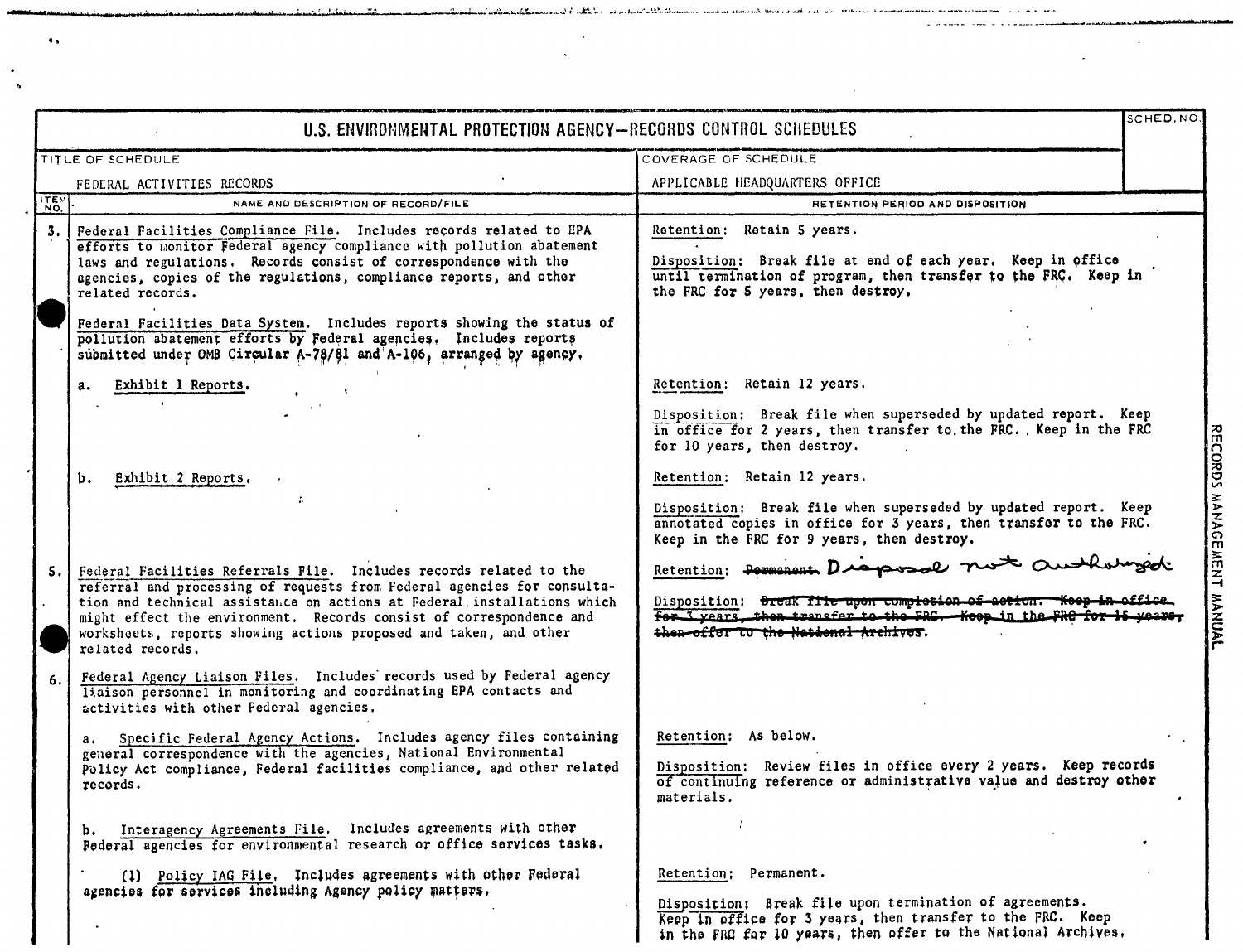|                   | SCHED.NC<br>U.S. ENVIRONMENTAL PROTECTION AGENCY-RECORDS CONTROL SCHEDULES                                                                                                                                                                                                                                                                                                                                                                                                                                               |                                                                                                                                                                                                                                                                                                                                              |                           |  |
|-------------------|--------------------------------------------------------------------------------------------------------------------------------------------------------------------------------------------------------------------------------------------------------------------------------------------------------------------------------------------------------------------------------------------------------------------------------------------------------------------------------------------------------------------------|----------------------------------------------------------------------------------------------------------------------------------------------------------------------------------------------------------------------------------------------------------------------------------------------------------------------------------------------|---------------------------|--|
| TITLE OF SCHEDULE |                                                                                                                                                                                                                                                                                                                                                                                                                                                                                                                          | COVERAGE OF SCHEDULE                                                                                                                                                                                                                                                                                                                         |                           |  |
|                   | FEDERAL ACTIVITIES RECORDS                                                                                                                                                                                                                                                                                                                                                                                                                                                                                               | APPLICABLE HEADQUARTERS OFFICE                                                                                                                                                                                                                                                                                                               |                           |  |
| <b>ITEM</b>       | NAME AND DESCRIPTION OF RECORD/FILE                                                                                                                                                                                                                                                                                                                                                                                                                                                                                      | RETENTION PERIOD AND DISPOSITION                                                                                                                                                                                                                                                                                                             |                           |  |
|                   | (2) Service IAG File. Includes agreements with other Federal<br>agencies for office services and other administrator or management<br>services/involving Federal Activities programs.<br>Special Projects File. Includes records related to special projects<br>$c_{\star}$<br>conducted or coordinated by Federal agency liaison staff. Projects<br>include interagency task force activities, multiagency activities and<br>reports, GAO reports, and other related project reports.                                   | Retention: Retain 3 years.<br>Disposition: Break file upon termination of agreements. Keep<br>in office for 3 years, then destroy.<br>Retention: Retain 10 years.<br>Disposition: Break file upon termination of projects. Keep in<br>office for 2 additional years, then transfer to the FRC. Keep in<br>the FRC for 8 years, then destroy. |                           |  |
|                   | 7. Environmental Impact Statement/Negative Declarations Regulations and<br>Policy Guidance File. Includes records related to the development of<br>regulations and policy guidance instructions for the preparation and<br>review of environmental impact statements.<br>Regulations File. Includes interim and final regulations and history<br>a.<br>on non-regulatory EIS, notice concerning voluntary EIS's on regulatory<br>actions, and proposed and final regulations and history on new source<br>NPDES permits. | Retention: PermanentDraporal not Outh<br>Disposition: <del>Break file every 2 years. Keep in office</del><br>vears then transfer to the FRG. Keep in the FRC IOF 5 years,<br>then offer to the National Archives.                                                                                                                            | RECORDS MANAGEMENT MANUAL |  |
|                   | b. Policy Guidance File. Includes EIS policy guidance on all EIS<br>areas, such as historic preservation, wetlands policy, endangered species<br>policy, EIS policy related to new environmental legislation, and new<br>source NPDES permits.                                                                                                                                                                                                                                                                           | Retention: Permanent.<br>Disposition: Break file every 2 years, then keep in office for<br>3 additional years. Transfer to the FRC for 5 years, then offer<br>to the National Archives.                                                                                                                                                      |                           |  |
|                   | Environmental Legislation File. Includes copies of the laws and other<br>related records.<br>Legislation Affecting National Environmental Policy Act Compliance.<br>Includes reviews of proposed legislation affecting NEPA, statutes<br>assigning responsibilities to EPA, and environmental requirements other<br>than NEPA.                                                                                                                                                                                           | Retention: Retain 2 years.<br>Disposition: Keep in office for 2 years, then destroy.                                                                                                                                                                                                                                                         |                           |  |
|                   | General Agency Policy. Includes agency policies relating to NEPA,<br>b.<br>Executive Orders, and other related records.                                                                                                                                                                                                                                                                                                                                                                                                  | Retention: Retain 10 years.<br>Disposition: Break file upon preparation of final statement.<br>Keep in office for 5 years, then transfer to the FRC. Keep in<br>FRC for 5 years, then destroy.                                                                                                                                               |                           |  |
|                   |                                                                                                                                                                                                                                                                                                                                                                                                                                                                                                                          |                                                                                                                                                                                                                                                                                                                                              |                           |  |

 $\overline{a}$  $\sim$   $\sim$   $\lambda$ 

 $\ddot{\phantom{a}}$ 

 $\lambda$ 

 $\overline{\phantom{a}}$ 

alan ing terminang ang panggunang panggunang nagarang panggunang sanggunang panggunang sa manggunang panggunan

 $\lambda$ 

 $\overline{\phantom{a}}$ 

 $\kappa \rightarrow$ 

 $\pmb{\epsilon}$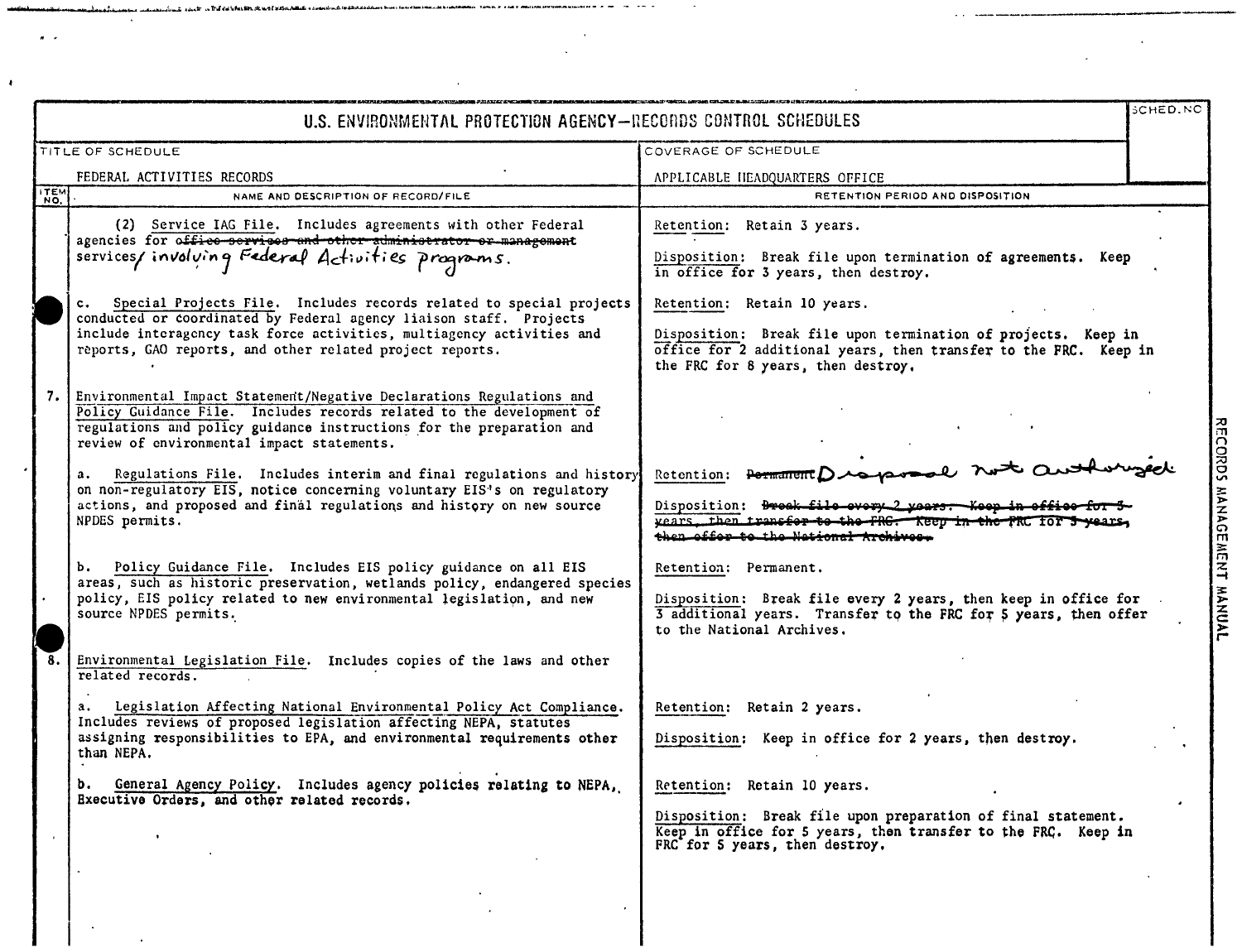|             | U.S. ENVIRONMENTAL PROTECTION AGENCY-RECORDS CONTROL SCHEDULES                                                                                                                                                                                                                                                                                                                                                                                                                                                                                                                                                                                                                                        |                                                                                                                                                                                                                                                                                                                            | SCHED.NC |
|-------------|-------------------------------------------------------------------------------------------------------------------------------------------------------------------------------------------------------------------------------------------------------------------------------------------------------------------------------------------------------------------------------------------------------------------------------------------------------------------------------------------------------------------------------------------------------------------------------------------------------------------------------------------------------------------------------------------------------|----------------------------------------------------------------------------------------------------------------------------------------------------------------------------------------------------------------------------------------------------------------------------------------------------------------------------|----------|
|             | TITLE OF SCHEDULE                                                                                                                                                                                                                                                                                                                                                                                                                                                                                                                                                                                                                                                                                     | COVERAGE OF SCHEDULE                                                                                                                                                                                                                                                                                                       |          |
|             | FEDERAL ACTIVITIES RECORDS                                                                                                                                                                                                                                                                                                                                                                                                                                                                                                                                                                                                                                                                            | APPLICABLE HEADQUARTERS OFFICE                                                                                                                                                                                                                                                                                             |          |
| <b>ITEM</b> | NAME AND DESCRIPTION OF RECORD/FILE                                                                                                                                                                                                                                                                                                                                                                                                                                                                                                                                                                                                                                                                   | RETENTION PERIOD AND DISPOSITION                                                                                                                                                                                                                                                                                           |          |
| 9.          | Review and Comments on Environmental Impact Statements File. Includes<br>official Agency copy of EPA comments on environmental impact statements<br>prepared by other Federal agencies. Records consist of formal comments<br>and any supporting documents such as internal memos that may be attached.<br>Environmental Impact Statements File. Includes official copies of<br>environmental impact statements prepared by the EPA, prepared by other<br>Federal agencies but reviewed by the EPA, or filed with the EPA. State-<br>ments prepared under authority of the National Environmental Policy Act<br>of 1969. Records consist of printed draft statements and printed final<br>statements. | Retention: Permanent.<br>Disposition: Break file upon final comment issuance. Keep in<br>office for 10 years, then transfer to the FRC. Keep in the FRC<br>for 10 years, then offer to the National Archives.                                                                                                              |          |
| 11.<br>12.  | Paper Records.<br>а.<br>Microfiche Copies.<br>Ъ.<br>Executive Orders and OMB Circulars Review and Comments File. Includes<br>EPA evaluations and comments on Executive Orders and comments originated<br>or coordinated by other Federal agencies. Records consist of copies of<br>the Orders and Circulars, internal memos and evaluation documents, and<br>copies of Agency responses.<br>Special Environmental Studies File. Includes records related to special<br>environmental studies conducted or coordinated by the Federal Activities<br>staff. Sample topics include endangered species, coastal zone manage-<br>ment, flood plain management, and other environmental topics.             | Retention: Retain 6 months.<br>Disposition: Keep in office 6 months, then destroy if microfiche<br>copy has been received.<br>Retention: Permanent.<br>offer to NARS when 20 years old.<br>Disposition: Keep permanently in office<br>Retention: Retain 5 years.<br>Disposition: Keep in office for 5 years, then destroy. |          |
|             | Final Reports.                                                                                                                                                                                                                                                                                                                                                                                                                                                                                                                                                                                                                                                                                        | Retention: Permanent.                                                                                                                                                                                                                                                                                                      |          |
|             | Study Workpapers. Includes work plans, technical reference<br>b.<br>documents, correspondence, memos, interim reports, and other records<br>related to the management of the study project.                                                                                                                                                                                                                                                                                                                                                                                                                                                                                                           | Disposition: Break file upon termination of study. Keep in<br>office for 5 years, then transfer to the FRC. Keep in the FRC<br>for 10 years, then offer to the National Archives.<br>Retention: Retain 5 years.<br>Disposition: Break file upon termination of study. Keep in<br>office for 5 years, then destroy.         |          |

 $\ddot{\phantom{0}}$ 

 $\ddot{\phantom{a}}$ 

allas and

 $\ddot{\phantom{0}}$ 

 $\ddot{\phantom{a}}$ 

 $\ddot{\phantom{a}}$ 

一体的 三郎

 $\overline{\phantom{a}}$ 

 $\bullet$   $\rightarrow$ 

 $\overline{\phantom{a}}$ 

J.